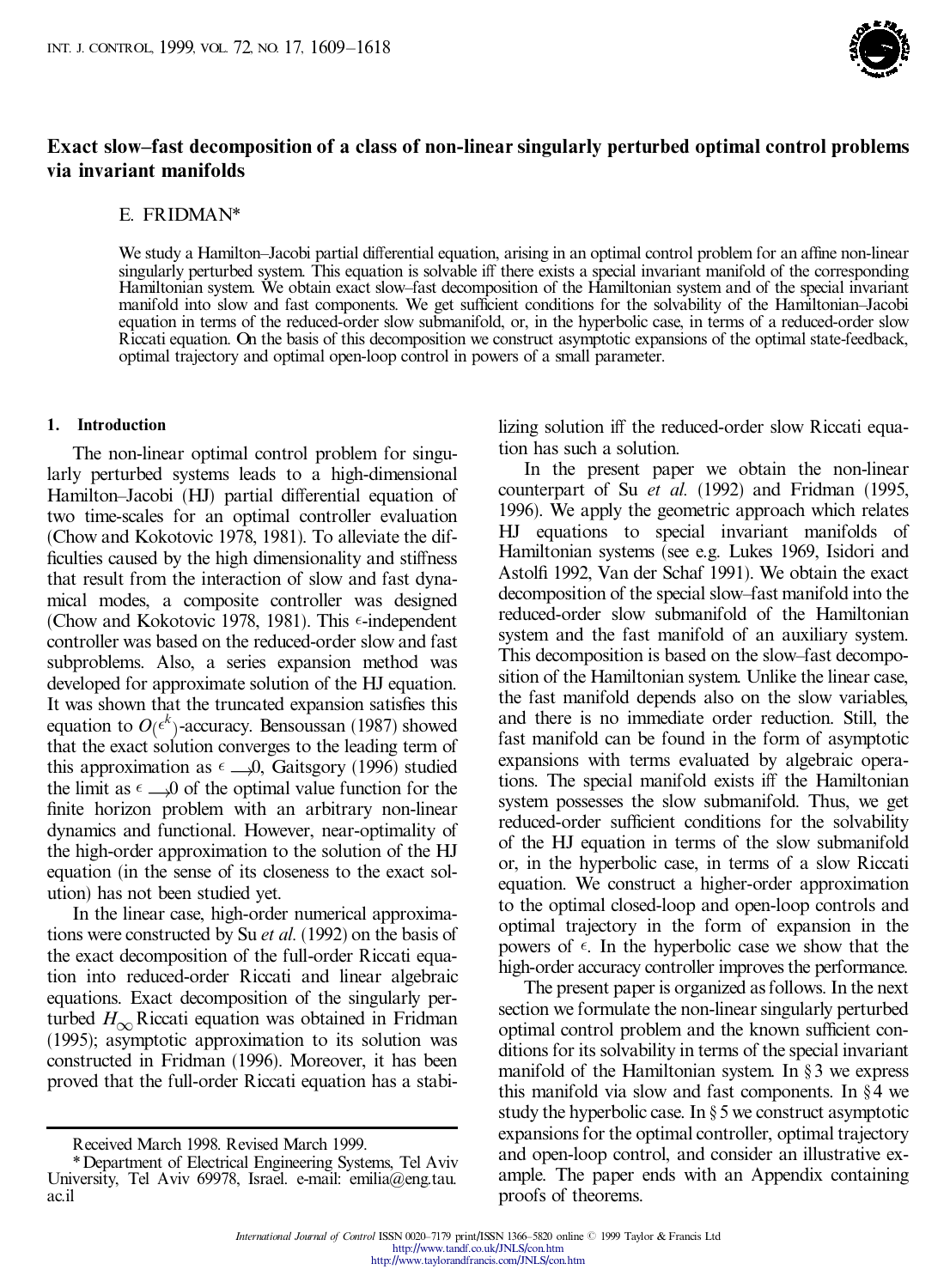## **2. Problem formulation**

Consider the optimal control problem for the system

$$
\dot{x}_1 = a_1(x_1) + A_1(x_1)x_2 + B_1(x_1)u \qquad (2.1a)
$$

$$
\epsilon x_2 = a_2(x_1) + A_2(x_1)x_2 + B_2(x_1)u \qquad (2.1b)
$$

with respect to the functional

$$
J = \int_{0}^{\infty} [r(x_1) + s'(x_1)x_2 + x_2'Q(x_1)x_2 + u'R(x_1)u]dt
$$
\n(2.1*c*)

where  $x_1(t) \in \mathbb{R}^{n_1}$  and  $x_2(t) \in \mathbb{R}^{n_2}$  are the state vectors,<br> $x = \text{col}_{k_1, k_2}$ ,  $y(t) \subset \mathbb{R}^{m}$  is the control input. The  $x = \text{col } x_1, x_2, \quad u(t) \in \mathbb{R}^{m'}$  is the control input. The prime denotes the transposition of a matrix. The funcprime denotes the transposition of a matrix. The functions  $a_{i}$ ,  $A_{i}$ ,  $B_{i}$ ,  $p$ ,  $s$  and  $Q$  are differentiable with respect to  $x$  a sufficient number of times. We assume also that  $a_i(0) = 0$ ,  $r(0) = 0$  and  $s(0) = 0$ . Assume that  $Q = 0$  $\chi_{2} + \chi_{2}^{\prime}Q\chi_{2} \geq 0.$ 

The system (2.1) has a standard singularly perturbed form in the sense that it is non-linear only on the slow variable *x*<sup>1</sup> (see e.g. Chow and Kokotovic 1978, 1981, Kokotovic *et al.* 1986). However,  $A_{22}$  is allowed to be singular.

Denote by  $\vert \cdot \vert$  the Euclidean norm of a vector.<br>nsider the Hamiltonian function Consider the Hamiltonian function

$$
\mathcal{H}^{x_1, x_2, p_1, p_2} = r + s'x_2 + x'_2Qx_2 + p'_1(a_1 + A_2x_2)
$$

$$
+ p'_2(a_2 + A_2x_2) - \frac{1}{4}(p'_1B_1 + p'_2B_2)
$$

$$
\times R^{-1}(B'_1p_1 + B'_2p_2) \tag{2.2}
$$

where  $p_1$  and  $\epsilon p_2$  play the role of the costate variables. Denote  $S_{ij} = \frac{1}{2} B_i R^{-1} B_j'$ . The corresponding Hamiltonian system has the form

$$
\dot{x}_1 = f_1(x_1, p_1, x_2, p_2) \tag{2.3 a}
$$

$$
\dot{p}_1 = f_2(x_1, p_1, x_2, p_2) \tag{2.3b}
$$

$$
\epsilon \dot{x}_2 = A_2 x_2 - S_{22} p_2 + f_3(x_1, p_1) \qquad (2.3c)
$$

$$
\epsilon p_2 = -Qx_2 - A_2'p_2 + f_4(x_1, p_1) \qquad (2.3 d)
$$

where

$$
f_1 = a_1 + A_2x_2 - S_{11}p_1 - S_{12}p_2
$$
  
\n
$$
f_2 = -\nabla_{x_1} \mathcal{H}
$$
  
\n
$$
f_3 = a_2 - S_{21}p_1
$$
  
\n
$$
f_4 = -A_1p_1 - s
$$
  
\n
$$
f_5 = -\nabla_{x_1} \mathcal{H}
$$
  
\n
$$
f_6 = -\frac{1}{2}p_1
$$
  
\n
$$
f_7 = -\frac{1}{2}p_2
$$
  
\n
$$
f_8 = -\frac{1}{2}p_1 - s
$$
  
\n
$$
f_9 = -\frac{1}{2}p_1 - s
$$
  
\n
$$
f_1 = -\frac{1}{2}p_2 - s_3
$$
  
\n
$$
f_2 = -\frac{1}{2}p_3 - s_1
$$
  
\n
$$
f_3 = a_3 - S_{21}p_1
$$
  
\n
$$
f_4 = -\frac{1}{2}p_1 - s
$$
  
\n
$$
f_5 = -\frac{1}{2}p_2 - s_3
$$
  
\n
$$
f_6 = -\frac{1}{2}p_3 - s_2
$$
  
\n
$$
f_7 = -\frac{1}{2}p_2 - s_3
$$
  
\n
$$
f_8 = -\frac{1}{2}p_3 - s_2
$$
  
\n
$$
f_9 = -\frac{1}{2}p_3 - s_3
$$
  
\n
$$
f_9 = -\frac{1}{2}p_3 - s_2
$$
  
\n
$$
f_1 = -\frac{1}{2}p_3 - s_3
$$
  
\n
$$
f_2 = -\frac{1}{2}p_3 - s_2
$$
  
\n
$$
f_3 = a_2 - S_{21}p_1
$$
  
\n
$$
f_1 = -\frac{1}{2}p_3 - s_2
$$
  
\n
$$
f_2 = -\frac{1}{2}p_1 - s_3
$$
  
\n
$$
f_3 = a_2 - S_{21}p_1
$$
  
\n
$$
f_1
$$

the  $\overrightarrow{A}$  equa-<br>and the corresponding For each  $\epsilon > 0$ , if  $V(x)$  is a  $C^2$  solution of the HJ equation

$$
\begin{aligned} \left[ \Gamma + S'x_1 + x_2'Qx_2 \right] + V_{x_1}(a_1 + A_1x_2) \\ + \frac{1}{\epsilon} V_{x_2}(a_2 + A_2x_2) - \frac{1}{4} V_{x_1}B_1 + \frac{1}{\epsilon} V_{x_2}B_2) R^{-1} \\ \times \left( B_1'V'_{x_1} + \frac{1}{\epsilon} B_2'V'_{x_2} \right) = 0, \quad V(0) = 0 \quad (2.5) \end{aligned}
$$

where  $(V_{x_1}, V_{x_2})$  denotes the Jacobian matrix of *V*, such that the system

$$
\dot{x}_1 = a_1 + A_2 x_2 - S_{11} V'_{x_1} - S_{12} V'_{x_2}
$$
  

$$
\epsilon \dot{x}_2 = a_2 + A_2 x_2 - S_{21} V'_{x_1} - S_{22} V'_{x_2}
$$

is asymptotically stable, then  $V \geq 0$  (which implies also  $V_{\rm x}(0) = 0$ ) and the controller given by

$$
u = -\frac{1}{2}R^{-1}\left[B_1', \epsilon^{-1}B_2'\right]V_x' = -\frac{1}{2}R^{-1}B_1'Z_1 - \frac{1}{2}R^{-1}B_2'Z_2\tag{2.6}
$$

is the minimizing one. The latter is equivalent (see e.g. Isidori and Astolfi 1992) to the existence of the invariant manifold of (2.3)

$$
p_1 = Z_1(x_1, x_2), \quad p_2 = Z_2(x_1, x_2) \quad (2.7)
$$

where

$$
V_{x_1} = Z'_1, \quad V_{x_2} = \epsilon Z'_2 \tag{2.8}
$$

and  $V(0) = 0$ , with asymptotically stable flow

$$
\dot{x}_1 = a_1 + A_2 x_2 - S_{11} Z_1 - S_{12} Z_2,
$$
  
\n
$$
\dot{\epsilon x}_2 = a_2 + A_2 x_2 - S_{21} Z_1 - S_{22} Z_2
$$
\n(2.9)

 $\epsilon \dot{x}_2 = a_2 + A_2x_2 - S_{21}Z_1 - S_{22}Z_2$ <br>the manifold (2.7) is not necessarily the stable<br>of the Hamiltonian system (2.3) because (2.9)<br>need to be exponentially stable (Isign i and Note that the manifold  $(2.7)$  is not necessarily the stable manifold of the Hamiltonian system  $(2.3)$  because  $(2.9)$ does not need to be exponentially stable (Isigori and Astolfi 1992).

We shall reduce the analysis of the  $(2n+2n)$ dimensional Hamiltonian system  $(2.3)$  to the slow  $2n_1$ dimensional subsystem that corresponds to the restriction of (2.3) to its slow (centre) manifold. Namely, we shall show that the existence of (2.7) is equivalent to the existence of the reduced-order invariant manifold of the slow subsystem. Moreover, we shall find the functions  $Z_1$  and  $Z_2$  from algebraic equations by means of the latter manifold and a fast manifold of an auxiliary system.

### **3. Decomposition of the slow±fast manifold**

For each  $x_1 \in \mathbb{R}^{n_1}$  consider the fast linear subprob-<br>  $\hat{x}_2 = A_2(x_1)x_2 + B_2(x_1)u$ lem

$$
\dot{x}_2 = A_2(x_1)x_2 + B_2(x_1)u
$$
\n
$$
J = \int_{0}^{\infty} x_2' Q(x_1)x_2 + u'R(x_1)u \, dt
$$
\nand the corresponding algebraic Riccati equation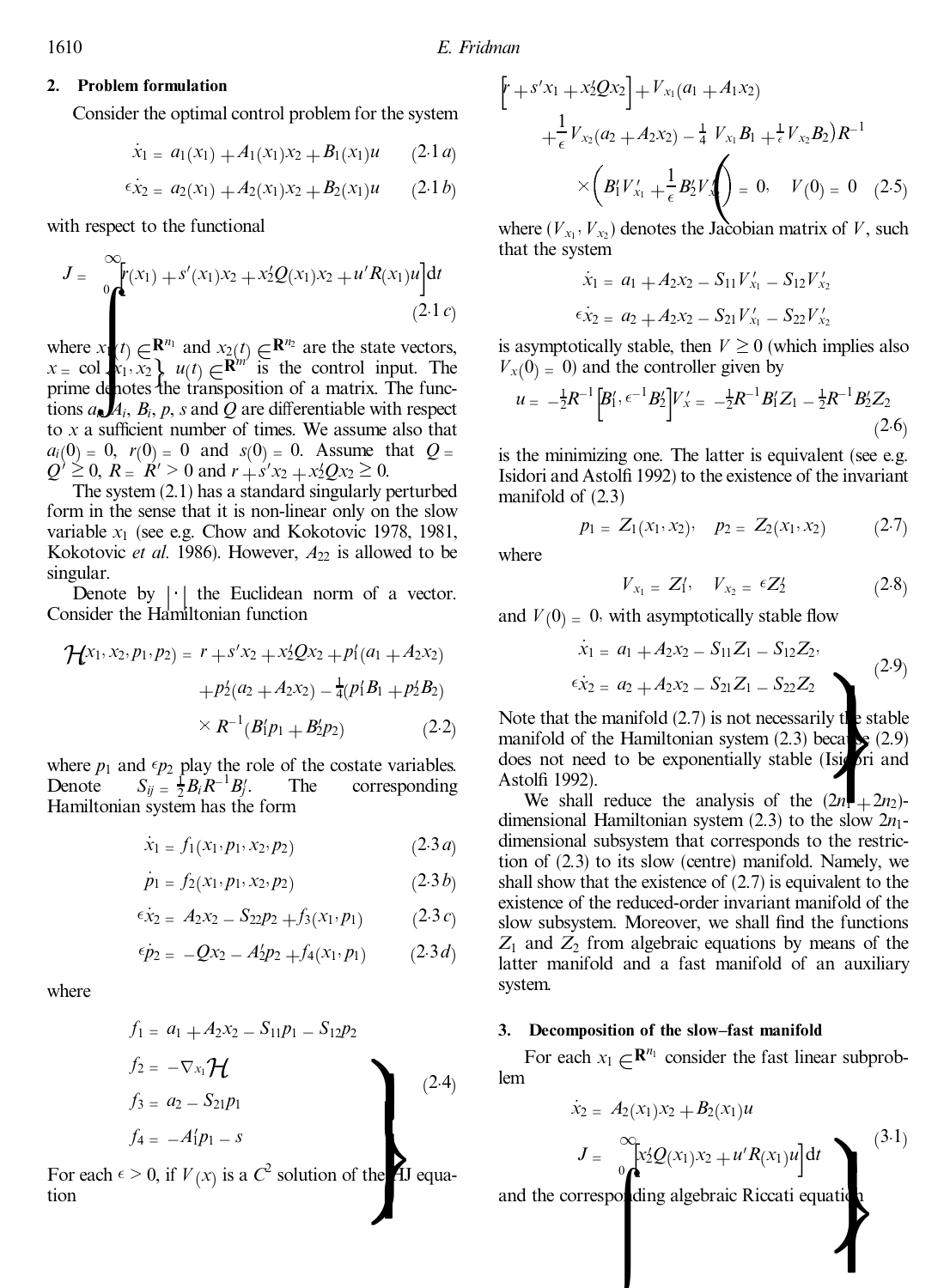$$
A_2'M + MA_2 + Q - MS_{22}M = 0 \qquad (3.2)
$$

We assume further

**Assumption 1:** *For each*  $x_1 \in \mathbb{R}^{n_1}$  *the triple*  $\{A_2(x_1), B_2(x_1), Q_1(x_1)\}$  *is controllable-observable.*  $B_2(x_1)$ ,  $Q(x_1)$  *is controllable-observable.*<br> **Index this assumption, for sock**  $x_1$ 

Under this assumption, for each  $x_1 \in \mathbb{R}^{n_1}$  (3.2) has a itive definite symmetry solution  $M(x_1)$ , such that the positive definite symmetry solution  $M(x_1)$ , such that the matrix  $\Lambda = A_2 - S_{22}M$  is Hurwitz. This solution is smooth on  $x_1$  since  $A_2$ ,  $Q$  and  $S_{22}$  are smooth on  $x_1$ .

Consider the Hamiltonian matrix

*<sup>P</sup>*…*x*<sup>1</sup>† <sup>ˆ</sup> *<sup>A</sup>*<sup>2</sup> ¡*S*<sup>22</sup> ¡*<sup>Q</sup>* ¡*A*<sup>0</sup><sup>2</sup> … † ˆ *I* 0 *<sup>M</sup> <sup>I</sup>* … † … † ¡*<sup>M</sup> <sup>I</sup>* … † Under Assumption 1,for any *m* > 0 *P* possesses the ¡*S*<sup>22</sup> <sup>0</sup> ¡ 0 *I* 0 …3:3†

following property: it has  $n_2$  stable eigenvalues  $\lambda$ ,  $\text{Re}\lambda \leq \alpha \leq 0$ , and  $n_2$  unstable ones  $\lambda$ ,  $\text{Re}\lambda > \alpha$  for all  $|x_1| \leq m$ . Then for any  $m > 0$  there exists  $\epsilon_m > 0$ , such that for all  $\epsilon \in (0, \epsilon_m]$  and  $|x_1| + |p_1| \le m$  the system (2.3) has the slow manifold (Kokotovic *et al.*) 1986, Sobolev 1984)

$$
\begin{pmatrix} x_2 \ p_2 \ \text{The subsets of } L^*(x_1, p_1, \epsilon) \\ p_2 \end{pmatrix} = \begin{pmatrix} L^*(x_1, p_1, \epsilon) \\ L^*(x_1, p_1, \epsilon) \\ \text{the subsets of } L^* \text{ correspond to the third and fourth} \end{pmatrix} \tag{3.4}
$$

variables in the system of  $(2.3)$ . To avoid cumbersome notation we shall omit the  $\epsilon$  argument in the functions below.

Setting (3.4) into (2.3*a*, *b*) and substituting  $v_1$  and  $w_1$ for  $x_1$  and  $p_1$  respectively, we get the  $2n_1$ -dimensional system for the flow on the slow manifold

$$
\dot{v}_1 = f_1 \left[ v_1, w_1, L_3^*(v_1, w_1), L_4^*(v_1, w_1) \right] \quad (3.5a)
$$

$$
\dot{w}_1 = f_2(v_1, w_1, L_3^*(v_1, w_1), L_4^*(v_1, w_1))
$$
 (3.5*b*)  
The function  $L^*$  can be found in the form of an

expansion

$$
L^*(x_1, p_1, \epsilon) = \frac{\epsilon^j I_j^*(x_1, p_1) + O(\epsilon^{q+1})}{\epsilon^j I_j^*(x_1, p_1) + O(\epsilon^{q+1})}
$$
 (3.6) (3.4) (Piss 1 shall construct  
stable flow b  
terms of (3.6) can determined from the equation and a fast ma  
latter system

The terms of  $(3.6)$  can be determined from the equation

$$
\epsilon \frac{\partial L^*}{\partial x_1} f_1 + \epsilon \frac{\partial L^*}{\partial p_1} f_2 = \left\langle \begin{array}{c} A_2 L_3^* - S_{22} L_4^* + f_3(x_1, p_1) \\ \Delta L_4^* + f_4(x_1, p_1) \\ \Delta L_4^* + f_4(x_1, p_1) \end{array} \right\rangle
$$

where  $f_i = f_i(x_1, p_1, L_3^*, L_4^*, i = 1, 2$ , by algebraic operations. Thus,  $l_0^* = -P^{-1}f_0$ , tions. Thus,  $\vec{l}_{0}^{*} = -P^{-1}f_{0}$ , where  $f_{0} = \text{col } \{f_{3}, f_{4}\}$  Note that (3.7) can be derived by differentiating on *t* of  $(3.4)$ , where  $x_1 = v_1(t)$ ,  $p_1 = w_1(t)$ ,  $x_2 = x_2(t)$ ,  $p_2 =$ 

 $p_2(t)$ , and by substituting for  $\dot{v}_1$  and  $\dot{w}_1$  the right-hand sides of  $(3.5)$ .

Consider the slow system (3.5). Denote by  $\Omega_{m_i} = \left\{ x_1 \in \mathbb{R}^{n_i} : |x_i| \leq m_i \right\}$  *i* = 1, 2. Our next assumption is

**Assumption 2:** *There exist*  $m_1 > 0$  *and*  $\epsilon_1 > 0$  *such that for* all  $\epsilon \in (0, \epsilon_1]$  and  $v_1 \in \Omega_{2m_1}$  the system (3.5) pos*sesses the invariant manifold*

$$
w_1 = N(v_1) \tag{3.8}
$$

*where the function*  $N = N(v_1, \epsilon)$  *is continuous on both arguments and uniformly bounded together with its ®rst derivative on*  $v_1$ *, and*  $N(0) = 0$ .

The restriction of (3.5) to (3.8) is governed by the  $n_1$ dimensional system

$$
\dot{v}_1 = F_1(v_1) \tag{3.9}
$$

where

$$
F_i(\nu_1) = f_i \left[ \nu_1, N(\nu_1), L_3^*(\nu_1, N(\nu_1)), L_4^*(\nu_1, N(\nu_1)) \right] \tag{3.10}
$$

and  $i = 1$ . Additionally, we assume

**Assumption 3:** For all  $\epsilon \in (0, \epsilon_1]$  equaiton (3.9) is asymptoptically stable.

The theorem below states that Assumptions (A2 and A3) are necessary conditions for the existence of the invariant manifold (2.7) with asymptotically stable flow  $(2.9)$ .

**Theorem 1:** Let A1 *hold, and for all small enough*  $\epsilon$ *there exist*  $\overline{m_1}$  *and*  $\overline{m_2}$  *such that the*  $(2n_1 + 2n_2)$ *-dimensional Hamiltonian system* …2:3† *has an invariant on*  $\Omega_{\overline{m}_1} \times \Omega_{\overline{m}_2}$  *manifold* (2.7) *with* (2.9) *asymptotically stable, where V has continuous and uniformly bounded derivatives on*  $(x_1, x_2) \in \Omega_{\overline{m}_1} \times \Omega_{\overline{m}_2}$  *up to the second order then* A2 *and* A3 *are valid. der, then* A2 *and* A3 *are valid.*

Note that the stable solutions of (2.3) are exponentially approaching the solutions of the slow manifold  $(3.4)$  (Pliss 1977, Sobolev 1984). Under A1–A3 we shall construct the invariant manifold (2.7) with the stable flow by means of the slow submanifold  $(3.8)$ and a fast manifold of an auxiliary system. To get the latter system let us introduce the following change of variables:

$$
\begin{pmatrix}\nv_2 \\
\bar{p}_2 \\
\bar{x}_1 \\
\bar{p}_1\n\end{pmatrix} =\n\begin{pmatrix}\nx_2 \\
p_2 \\
x_1 \\
p_1\n\end{pmatrix} - L^*(x_1, p_1)\n\begin{pmatrix}\nv_1 \\
w_1\n\end{pmatrix}
$$
\n(3.11)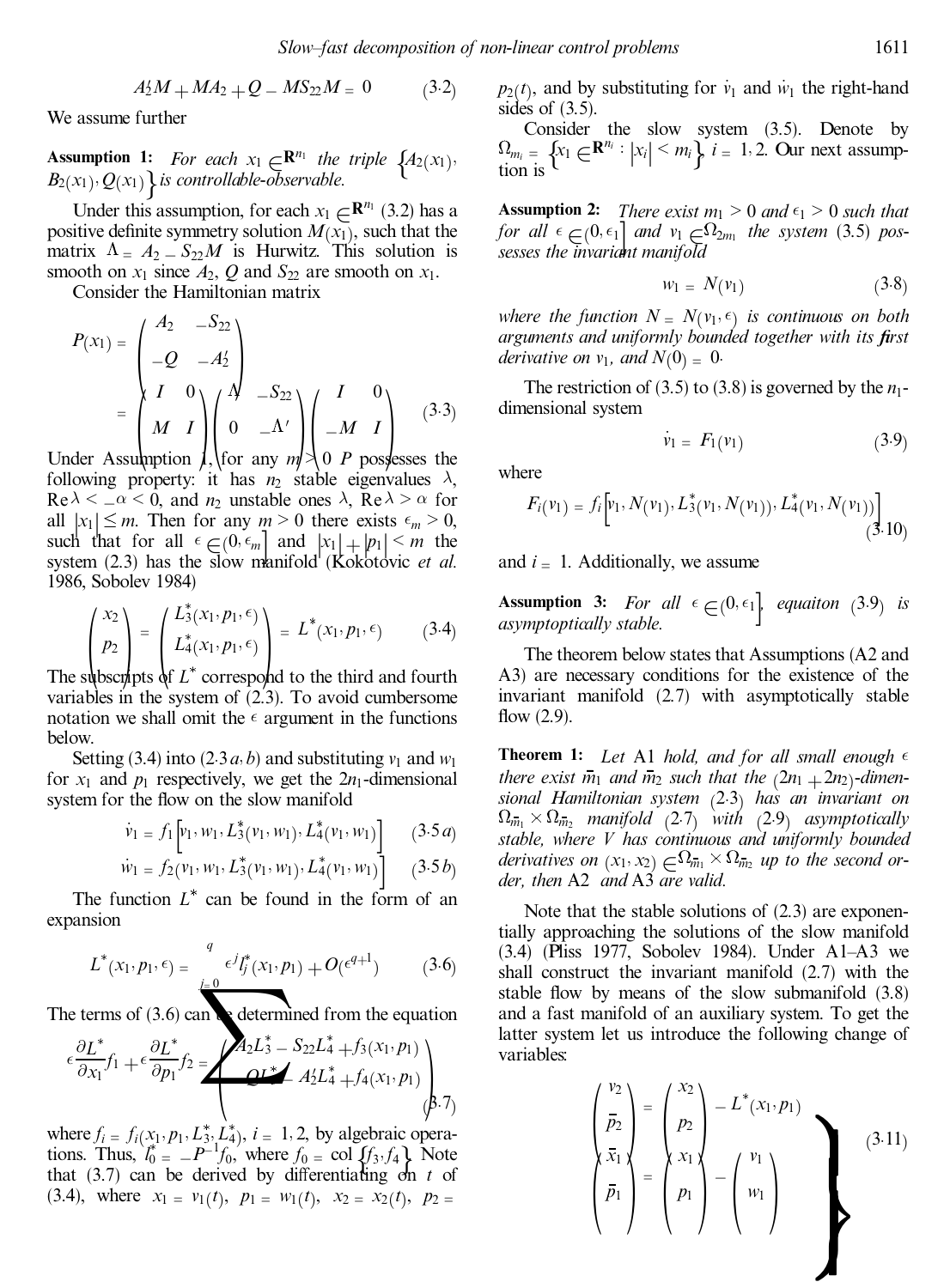where  $v_1$  and  $w_1$  satisfy (3.5). For the new variables we obtain the system

$$
\overline{\dot{x}}_1 = g_1(v_1, w_1, \overline{x}_1, \overline{p}_1, v_2, \overline{p}_2)
$$
\n
$$
\overline{p}_1 = g_2(v_1, w_1, \overline{x}_1, \overline{p}_1, v_2, \overline{p}_2)
$$
\n
$$
\overline{\dot{v}}_2 = A_2(\overline{x}_1 + v_1)v_2 - S_{22}(\overline{x}_1 + v_1)\overline{p}_2
$$
\n
$$
+ g_3(v_1, w_1, \overline{x}_1, \overline{p}_1, v_2, \overline{p}_2)
$$
\n
$$
\overline{\dot{p}}_2 = -Q(\overline{x}_1 + v_1)v_2 - A_2'(\overline{x}_1 + v_1)\overline{p}_2
$$
\n
$$
+ g_4(v_1, w_1, \overline{x}_1, \overline{p}_1, v_2, \overline{p}_2)
$$
\n(3.12)

where for  $i = 1, 2$ 

$$
g_i = f_i \left[ \overline{x}_1 + v_1, \overline{p}_1 + w_1, v_2 + L_3^* (\overline{x}_1 + v_1, \overline{p}_2 + w_1) \right]
$$
  

$$
\overline{p}_2 + L_4^* (\overline{x}_1 + v_1, \overline{p}_1 + w_1) \Big]
$$
  

$$
- f_i \Big[ v_1, w_1, L_3^* (v_1, w_1), L_4^* (v_1, w_1) \Big]
$$

and for  $i = 3, 4$ 

$$
g_{i} = -\epsilon \frac{\partial L_{i}^{*}(\bar{x}_{1} + v_{1}, \bar{p}_{1} + w_{1})}{\partial x_{1}} \Delta f_{1}
$$
  
\n
$$
- \epsilon \frac{\partial L_{i}^{*}(\bar{x}_{1} + v_{1}, \bar{p}_{1} + w_{1})}{\partial p_{1}} \Delta f_{2}
$$
  
\n
$$
\Delta f_{j} = f_{j} \left[ \bar{x}_{1} + v_{1}, \bar{p}_{1} + w_{1}, v_{2} + L_{3}^{*}(\bar{x}_{1} + v_{1}, \bar{p}_{1} + w_{1}) \right]
$$
  
\n
$$
\bar{p}_{2} + L_{4}^{*}(\bar{x}_{1} + v_{1}, \bar{p}_{1} + w_{1}) \Big]
$$
  
\n
$$
- f_{j} \left[ \bar{x}_{1} + v_{1}, \bar{p}_{1} + w_{1}, L_{3}^{*}(v_{1} + \bar{x}_{1}, w_{1} + \bar{p}_{1}) \right]
$$
  
\n
$$
L_{4}^{*}(v_{1} + \bar{x}_{1}, w_{1} + \bar{p}_{1}) \Big] \quad j = 1, 2
$$

Let  $m_2 > 0$  be any positive. We choose  $m'$  such that

$$
|x_2 - L_3^*(x_1, N(x_1))| \leq m'/2, (x_1, x_2) \in \Omega_{2m_1} \times \Omega_{m_2}
$$

Then under A1 there exists  $\epsilon'$  such that for all  $\epsilon \in (0, \epsilon'$ <br>the system of (3.5) and (3.12) has the fast (stable) mani-Then under A1 there exists  $\epsilon'$  such that for all  $\epsilon \in (0, \epsilon'$ <br>the system of (3.5) and (3.12) has the fast (stable) manifold for  $|v_2| \le m'$  (Sobolev 1984, Henry 1982)

$$
\bar{x}_1 \qquad \epsilon L_{1}^{+}(v_1, w_1, v_2) \qquad \text{and } U_2 \text{ are odd,} \\ \bar{p}_1 \qquad \qquad \bar{p}_2 \qquad \qquad L_{4}^{+}(v_1, w_1, v_2) \qquad \qquad (3.13)
$$
\nwhere  $L_{4}^{+} = \begin{pmatrix} v_1 \\ v_2 \end{pmatrix} \qquad \qquad (4.12, 4) \text{ satisfies}$ \n
$$
L_{1}^{+} \qquad \qquad (5.13)
$$
\n
$$
Z_1 = N
$$
\n
$$
Z_2 = L
$$
\n
$$
Z_3 = L
$$
\n
$$
Z_4 = \begin{pmatrix} v_1 \\ v_2 \\ v_3 \end{pmatrix} \qquad \qquad (6.14)
$$
\n
$$
Z_5 = L
$$
\n
$$
Z_6 = \begin{pmatrix} 1 \\ 1 \\ 2 \end{pmatrix} \qquad \qquad (7.14)
$$
\n
$$
Z_7 = \begin{pmatrix} 1 \\ 1 \\ 2 \end{pmatrix} \qquad \qquad (8.15)
$$
\n
$$
Z_8 = \begin{pmatrix} 1 \\ 1 \\ 2 \end{pmatrix} \qquad \qquad (9.16)
$$
\n
$$
Z_9 = \begin{pmatrix} 1 \\ 1 \\ 2 \end{pmatrix} \qquad \qquad (10.17)
$$
\n
$$
Z_1 = N
$$
\n
$$
Z_2 = L
$$

variables we  
\n
$$
|L_i^+(v_1, w_1, v_2)| \le c|v_2|
$$
\n
$$
|L_i^+(v_1, w_1, v_2) - L_i^+(v_1, w_1, \tilde{v}_2)| \le c|v_2 - \tilde{v}_2|
$$
\n
$$
|L_i^+(v_1, w_1, v_2) - L_i^+(\tilde{v}_1, \tilde{w}_1, v_2)| \le c|v_2|(|v_1 - \tilde{v}_1| + |w_1 - \tilde{w}_1|)
$$
\nThe flow on this manifold is governed by the decapled

decompled<br>t eq ation system of the slow equations  $(3.5)$  and the fast equation

$$
\epsilon \dot{v}_2 = A_2 v_2 - S_{22} L_4^+ + g_3(v_1, w_1, \epsilon L_1^+, \epsilon L_2^+, v_2, L_4^+) \cdot (3.15)
$$

 $\epsilon \dot{v}_2 = A_2 v_2 - S_{22} L_4^+ + g_3(v_1, w_1, \epsilon L_1^+, \epsilon L_2^+, v_2, L_4^+)$  (3.15)<br>
where  $L_1^+ = L_1^+(v_1, w_1, v_2)$   $(i = 1, 2, 4), A_2 = A_2(v_1 + \epsilon L_1^+)$ <br>
and  $S_{22} = S_{22}(v_1 + \epsilon L_1^+)$ . The solution of (3.15) with the<br>
initial value  $v_1$  ( where  $L_t^+ = L_t^+(v_1, w_1, v_2)$   $(i = 1, 2, 4)$ ,  $A_2 = A_2(v_1 + \epsilon L_1^+)$ <br>and  $S_2 = S_2(v_1 + \epsilon L_1^+)$ . The solution of (3.15) with the initial value  $v_2(0) = v_2^0$  satisfies the inequality

$$
|v_2(t)| \le K \exp\left(-\frac{\alpha}{\epsilon}t\right) \cdot |v_2(0)|, \quad K > 0, t > 0 \quad (3.16)
$$
  
Hence due to the first inequality of (3.14) the solutions

Hence, due to the first inequality of  $(3.14)$ , the solutions of (3.12) lying on the fast manifold of (3.13) are rapidly exponentially decaying as *t* increases. Substituting (3.8) and (3.13) into (3.11), we get the algebraic equations for determining  $Z_1$  and  $Z_2$ :

$$
x_1 = v_1 + \epsilon L_1^+ \left[ v_1, N(v_1), v_2 \right] \tag{3.17a}
$$

$$
x_2 = v_2 + L_3^* \Big[ x_1, N(v_1) + \epsilon L_2^+ (v_1, N(v_1), v_2) \Big] \quad (3.17b)
$$

and

$$
p_1 = N(v_1) + \epsilon L_2^+ [v_1, N(v_1), v_2]
$$
 (3.18*a*)  
\n
$$
p_2 = L_4^* [x_1, N(v_1) + \epsilon L_2^+ (v_1, N(v_1), v_2)]
$$
  
\n
$$
+ L_4^+ (v_1, N(v_1), v_2)
$$
 (3.18*b*)

Consider  $(3.17)$  as the system with respect to  $v_1$  and *v*2. Using the contraction principle argument, one can prove that there exists  $\epsilon_2$  such that, for  $\epsilon \in (0, \epsilon_2]$ , the system (3.17) has a unique solution on  $\Omega_{m_1} \times \Omega_{m_2}$ prove that there exists  $\epsilon_2$  such that, for  $\epsilon \in (0, \epsilon_2]$ , the

$$
v_1 = U_1(x_1, x_2) = x_1 + \epsilon \bar{U}_1(x_1, x_2) \qquad (3.19a)
$$

$$
v_2 = U_2(x_1, x_2)
$$
  
=  $x_2 = L_3^*(x_1, N(x_1)) + \epsilon \overline{U}_2(x_1, x_2)$  (3.19*b*)

where the functions  $\bar{U}_1$  and  $\bar{U}_2$  are Lipschitzian on  $x_1$ and  $x_2$ , they vanish at  $(x_1, x_2) = 0$ , and satisfy the inequalities  $\epsilon_2|U_1| \leq m_1$ ,  $\epsilon_2|U_2| \leq m'/2$ . Further, apply-<br>ing the implicit function theorem, one can show that  $U_1$ ing the implicit function theorem, one can show that *U*<sup>1</sup> and  $U_2$  are continuously differentiable on  $x_1$  and  $x_2$ . Substituting (3.19) into (3:18*a*) and (3:18*b*) we get (2.7), where

$$
Z_1 = N(U_1) + \epsilon L_2^+ [U_1, N(U_1), U_2]
$$
(3.20*a*)  

$$
Z_2 = L_4^* [x_1, N(U_1) + \epsilon L_2^+ (U_1, N(U_1), U_2)]
$$

$$
+ L_4^+ (U_1, N(U_1), U_2)
$$
(3.20*b*)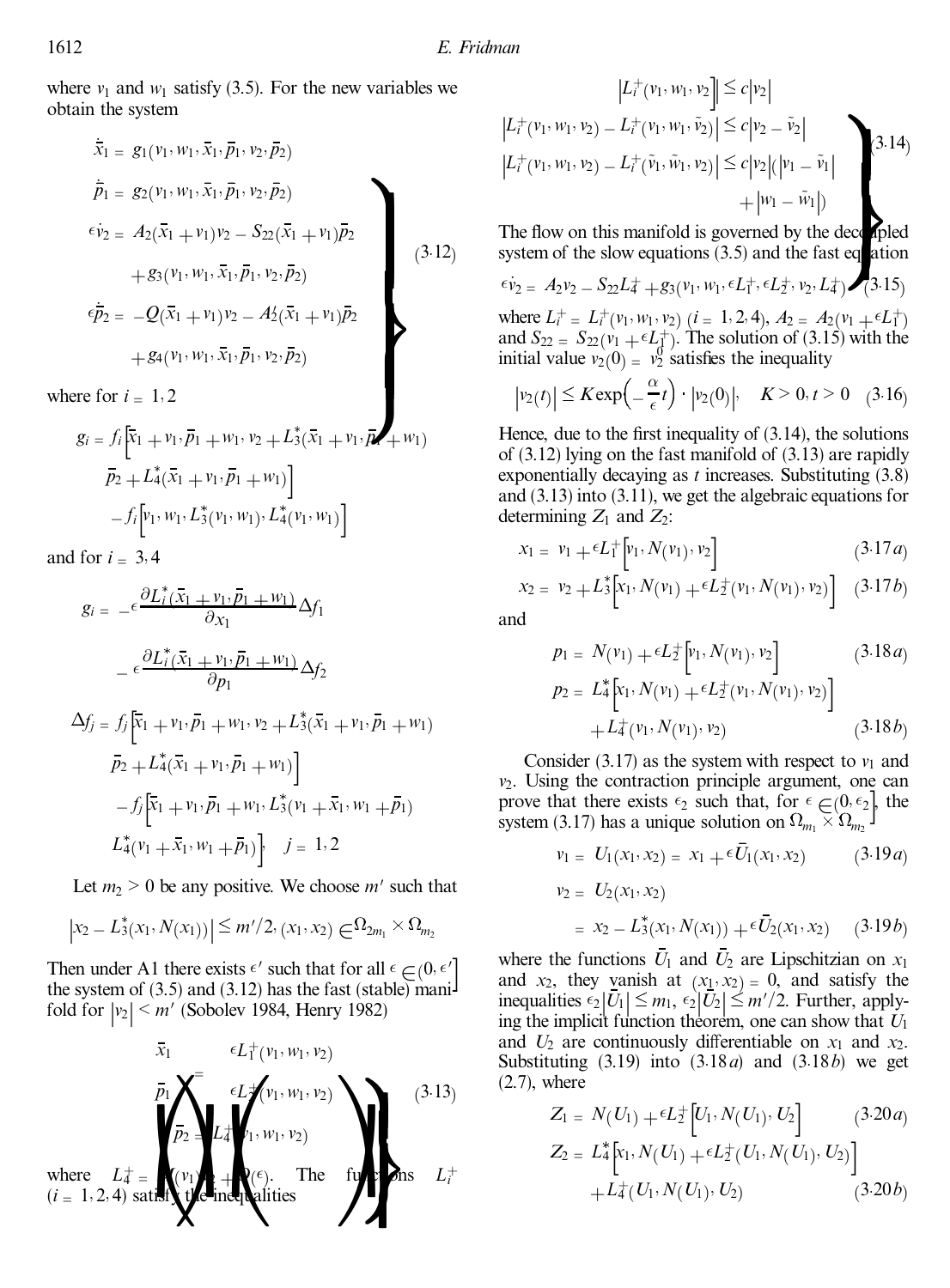**Theorem 2:** *Under* A1-A3 *for any*  $m_2 > 0$  *there exists*  $\epsilon_2 > 0$  *such that, for all*  $\epsilon \in (0, \epsilon_2)$ <br>(i) the  $(2n, +2n_2)$ -dimensional H

- (i) *the*  $(2n_1 + 2n_2)$ *-dimensional Hamiltonian system*  $(2.3)$  *has the invariant on the*  $\Omega_{m_1} \times \Omega_{m_2}$  *manifold* (2.7) *with* (2.9) *asymptotically stable, where continuously differentiable on*  $x_1$  *and*  $x_2$  *functions*  $Z_1$ *and*  $Z_2$  *are defined by formula* (3.20) *from the algebraic systems of*  $(3.17)$  *and*  $(3.18)$ ;
- (ii) *there exists a*  $C^2$  *function*  $V : \Omega_{m_1} \times \Omega_{m_2} \longrightarrow \mathbb{R}$ ,<br>*satisfying the HI equation* (2.5) *and relations satisfying the HJ equation* (2.5) *and relations* …2:8† …*therefore the optimal control problem is solvable by the controller of*  $(2.6)$ *.*

#### **4. Hyperbolic case**

Assumption A2 is not easily verifiable. In this section we will consider a particular case when A2 holds. For simplicity we assume that  $\partial r(0)/\partial x_1 = 0$ . Consider the linearization of (2.1) at 0

$$
\begin{array}{ccc}\n\dot{x}_1 = A_{11}x_1 + A_{12}x_2 + B_{10}u & & & (4.1a) \\
\text{for } x_2 = A_{21}x_1 + A_{22}x_2 + B_{20}u & & & \\
\infty & 2 & 2 & \\
\text{for } x_1 = 1, \, y_1 = 1\n\end{array}
$$
\n
$$
\begin{array}{ccc}\n\text{(4.1a)} & & & (4.1a) \\
\text{(4.1b)} & & \text{Suppose} \\
\text{eigenspace of the equation, the equation is the equation.}\n\end{array}
$$

 $J = {x_i'Q_i \over A_{i1}} \cdot \int_{0}^{0} \int_{0}^{1} \frac{i}{\omega} \frac{1}{\omega} \frac{j}{\omega} \frac{1}{\omega}$  $\int$ **f**  $i=1$   $j=$  $\frac{\partial_a \mathcal{A}}{\partial x_1^2}$   $\frac{\partial_a \mathcal{A}}{\partial x_2^2}$   $\frac{\partial_a \mathcal{A}}{\partial x_3^2}$   $\frac{\partial_a \mathcal{A}}{\partial y_1^2}$   $\frac{\partial_a \mathcal{A}}{\partial y_2^2}$   $\frac{\partial_a \mathcal{A}}{\partial y_3^2}$   $\frac{\partial_a \mathcal{A}}{\partial y_1 \partial x_2}$  and  $\frac{\partial_a \mathcal{A}}{\partial y_2 \partial x_3}$   $\frac{\partial_a \mathcal{A}}{\partial y_2 \partial x_3}$  followin  $x_i^t Q_{ij} x_j + u^t R(0) u \quad dt$  (4.1*b*) where  $A_{i1} = \begin{bmatrix} \frac{\partial a_i}{\partial x_i} & 0, \\ 0, & A_{i2} = A_{i2}(0), \\ 0, & \frac{\partial a_i}{\partial x_i} & 0 \end{bmatrix}$   $A_{i2} = A_{i2}(0),$   $A_{i0} = D_i(0),$ <br> $Q_{11} = \frac{\partial^2 r(0)}{\partial x_1}, \quad Q_{22} = Q(0).$  $Q_{11} = \partial^2 r(0) \langle \partial x_1^2, \partial y_2 \rangle = \frac{1}{2} (\partial s'(0)/\partial x_1)$  and  $Q_{22} = Q(0)$ .<br>The Hamiltonian matrix corresponding to (4.1) is similar

to the matrix *Ham*<sup>2</sup> hat erresponds to the linearization at 0 of the Hamiltonian system  $(2.3)$ . It is easy to see that

$$
Ham_{\gamma} = \begin{pmatrix} P_{11} & P_{12} \\ \epsilon^{-1} P_{21} & \epsilon^{-1} P_{22} \\ 2 & \end{pmatrix}
$$
 (4.2)

where for  $i = 1, 2, j = 1, 2$ 

$$
P_{ij} = \begin{pmatrix} A_{ij} & -S_{ij} \\ -Q_{ij} & -A_{ji}^{\prime} \\ -P_{2j} & -A_{ji}^{\prime} \end{pmatrix}, \quad S_{ij} = \frac{1}{2}B_{i0}R^{-1}(0)B_{j0}^{\prime}
$$
  
Under A1 the matrix  $P_{22}$  has no purely imaginary eigen-

values since  $P_{22} = P(0)$ . The matrix (4.2) has one group of  $2n_1$  small eigenvalues  $O(\epsilon)$  close to those of  $P_{0} =$  $P_{11} = P_{12}P_{21}^{-1}P_{21}^{-1}$  and another group of  $2n_2$  large eigenvalues  $O(1)$  close to those of  $\epsilon^{-1}P_{22}$  (Kokotovic *et al.*) 1986). To guarantee that, for all small enough  $\epsilon$ , the matrix (4.2) has no purely imaginary eigenvalues, i.e. the vector field defined by  $(2.3)$  is hyperbolic, we suppose

**Assumption 0:** *The matrix*  $P_0 = P_{11} - P_{12}P_{22}^{-1}P_{21}$  *has no purely imaginary eigenvalues.*

It is known that in the hyperbolic case, for each  $\epsilon$ , the optimal control problem is solvable on a small enough neighbourhood of  $\mathbb{R}^{n_1} \times \mathbb{R}^{n_2}$  containing 0 if the linearized problem is solvable. The latter is equivalent to the existence of a non-negative definite stabilizing solution to a corresponding  $(n_1 + n_2) \times (n_1 + n_2)$ -algebraic Riccati equation (ARE). We will get the reduced-order (in terms of  $n_1 \times n_1$ -ARE) sufficient conditions for the solvability of the optimal control problems on the domains containing large values of  $x_2$  for all sufficiently small  $\epsilon$ .

Under A0 the matrix  $P_0$  has  $n_1$  eigenvalues with negative real parts and  $n_1$  with positive ones. This fact follows from the symmetry of the eigenvalues of  $Ham_{\gamma}$ and of  $P_{22}$ . Note that  $P_0$  coincides with the linearization of the slow subsystem (3.5) on  $v_1$ ,  $w_1$  at  $(v_1, w_1, \epsilon) = 0$ . Hence under A0 the invariant manifold (3.8) of stable solutions of (3.5) (if it exists) is a stable manifold of (3.5). To guarantee its existence we consider system (3.5), linearized on  $v_1$  and  $w_1$  at  $(v_1, w_1, \epsilon) = 0$ :

$$
\dot{v}_1 = T_1 v_1 + T_2 w_1
$$
\n
$$
\dot{w}_1 = T_3 v_1 + T_4 w_1
$$
\n
$$
\begin{pmatrix} T_1 & T_2 \\ T_3 & T_4 \\ \end{pmatrix} = P_0
$$
\nSuppose that the stable manifold (i.e. the stable  
\nsump<sub>0</sub> of (4,3) can be parametrized by  $y_r$  coordinate

(i.e. the stable<br>d b  $v_1$ -coordi-<br> $v_1$ <sup>(0)</sup> atisfies the eigenspace) of  $(4.3)$  can be parametrized by  $v_1$ -coordinates in the form  $w_1 = N^{(0)}v_1$ . Then  $N^{(0)}$  atisfies the following  $n_1 \times n_1$ -ARE:

$$
N^{(0)}(T_1 + T_2 N^{(0)}) = T_3 + T_4 N^{(0)} \tag{4.4}
$$

and the matrix  $T_1 + T_2 N^{(0)}$  is Hurwitz. We suppose further

**Assumption 4:** *ARE* (4.4) *has a solution*  $N^{(0)}$  *such that the matrix*  $T_1 + T_2N^{(0)}$  *is Hurwitz.* 

Note that A4 implies that A0 since the stable eigenvalues of  $P_0$  coincide with the eigenvalues of  $T_1 + T_2N^{(0)}$ . From the theory of non-linear differential equation it is known that under A4 the hypotheses A2 equation it is known that under A4 the hypotheses A2 and A3 are valid.

Thus we obtain

**Corollary 1:** *Under* A1 *and* A4 *for any m*<sup>2</sup> > 0 *there exist*  $m_1 > 0$  *and*  $\epsilon_3 > 0$  *such that for all*  $\epsilon \in (0, \epsilon_3]$  *items* (*i*) *and* (*ii*) *of Theorem* 2 *are valid.* (i) *and* (ii) *of Theorem* 2 *are valid.*

## **5. Asymptotic expansion of the optimal control and optimal trajectory**

5.1. *Asymptotic approximation of the invariant manifolds* We assume further

**Assumption 5:** *For small enough*  $\epsilon$  *and*  $|v_1| \leq 2m_1$  *the function N can be represented in the form*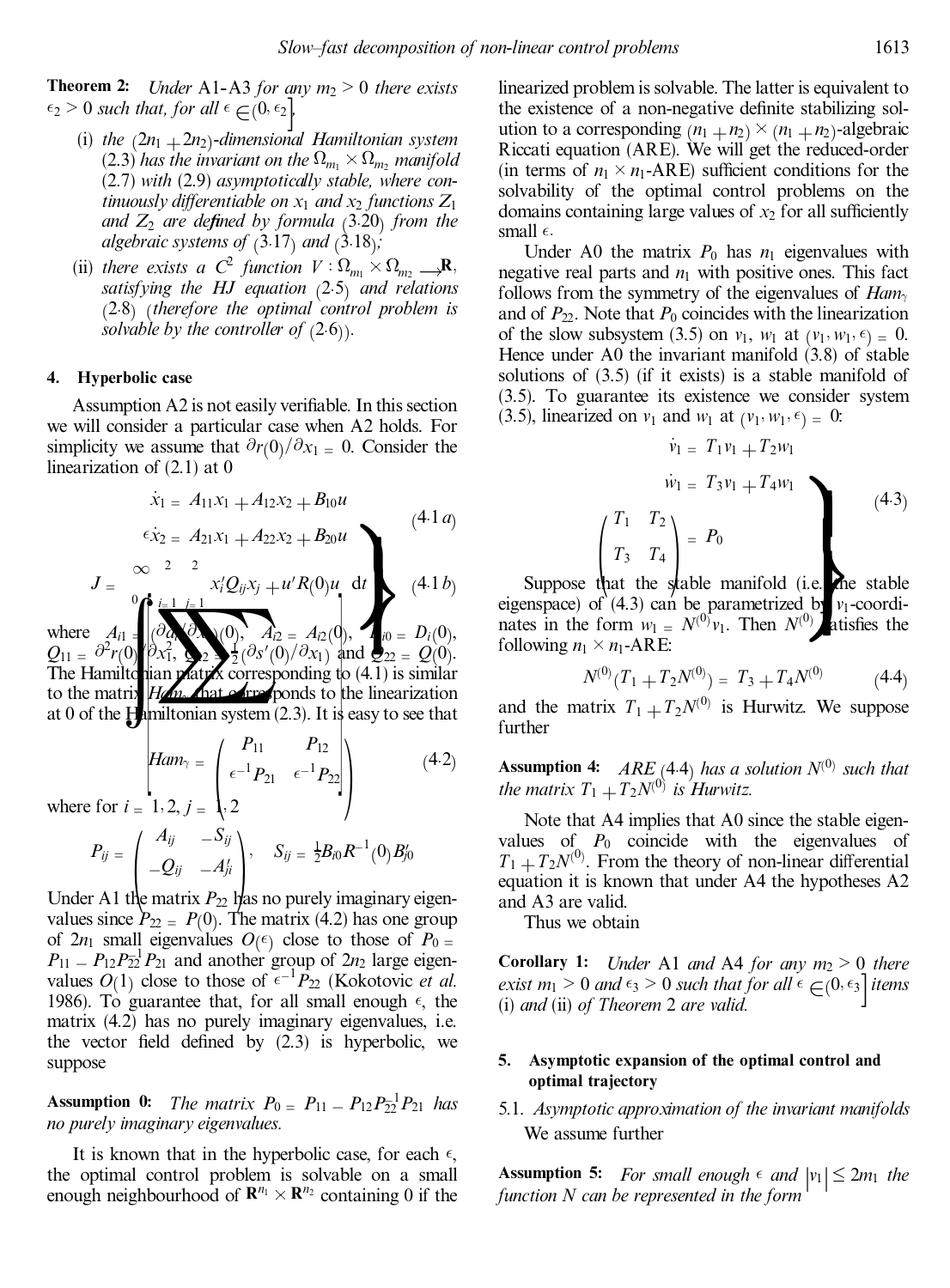$$
N(v_1, \epsilon) = \frac{e^{j} N_j(v_1)}{e^{j} N_j(v_1)} + O(\epsilon^{q+1})
$$
 (5.1)  $v_i = U_i(x_1, x_2, \epsilon)$   
where  $N_j$  are smooth functions.  
Note that A4 implies **A5**. The terms of (5.1) can be where  $U_{ij}$  are su

*where*  $N_j$  *are smooth functions.* 

found from the partial differential equation

$$
\frac{\partial N}{\partial v_1} F_1(v_1) = F_2(v_1) \tag{5.2}
$$

where  $F_i$  are defined by (3.10).

Analogously to (3.6), we construct the expansion of the function  $L^+ = \text{col} \left\{ L_1^+, L_2^+, L_4^+ \right\}$ 

$$
L^{+} = \frac{\frac{1}{q} \epsilon^{j} l_{j}^{+} + O(\epsilon^{q+1})}{\epsilon^{j} l_{j}^{+} + O(\epsilon^{q+1})}
$$
\n
$$
\frac{1}{q} \frac{\epsilon^{j} l_{j}^{+}}{\epsilon^{j} l_{j}^{+} + O(\epsilon^{q+1})}
$$
\n
$$
\frac{\epsilon^{j} l_{j}^{+}}{\epsilon^{j} l_{j}^{+} + O(\epsilon^{q+1})}
$$
\n
$$
\frac{\epsilon^{j} l_{j}^{+}}{\epsilon^{j} l_{j}^{+} + O(\epsilon^{q+1})}
$$

from the equation (Sobory 1984)

$$
\epsilon \frac{\partial L^{+}}{\partial v_{1}} f_{1} + \epsilon \frac{\partial L^{+}}{\partial w_{1}} f_{2} + \frac{\partial L^{+}}{\partial y} A_{2} v_{2} - S_{22} L_{4}^{+} + g_{3}
$$
\n
$$
= \text{col}\left\{g_{1}, g_{2}, -Qv_{2} - A_{2}^{t} L_{4}^{+} + g_{4}\right\} (5.4)
$$
\nwhere  $A = S$ , and  $Q$  depend on  $w = \epsilon I^{+}$  and  $f$ .

where  $A_2$ ,  $S_{22}$  and  $Q$  depend on  $v_1 + \epsilon L_1^+$ , and  $f_i =$ <br> $f(x_i, y_i, L_i^* | I_i^*)$ ,  $i = 1, 2, \alpha_i$ ,  $Q(x_i, y_i, \epsilon I_i^+ \epsilon I_i^+)$ ,  $I_i^+$  $f_i(v_1, w_1, L_3^*, L_4^*)$ ,  $i = 1, 2, g_k = g_k(v_1, w_1, \epsilon L_1^+, \epsilon L_2^+, v_2, L_4^+),$ <br>  $k = 1, \dots, 4, L^+ = L^+(v_1, w_1, v_2).$  $\left(\frac{v_1}{v_2}, \frac{w_1}{v_2}\right)$ 

For the terms of  $(5.3)$  we get successively equations of the form

$$
\frac{\partial I_{4j}^+}{\partial v_2} \Big[ A_2(v_1) - S_{22}(v_1) M(v_1) \Big] v_2 = -A_2' I_{4j}^+ + G_{4j}(v_1, w_1, v_2) \tag{5.5}
$$

where  $l_j^+ = \text{col} \{l_{1j}^+, l_{2j}^+, l_{4j}^+\}$  and  $G_{4j}$  is a known function such that  $G_{4i}$   $[v_1, w_1, 0] = \emptyset$ . Equation (5.5) depends on  $v_1$ such that  $G_{4}$   $|v_1, w_1, 0| = 0$ . Equation (5.5) depends on  $v_1$  and  $w_1$ , as on the parameters and its solution is given by and  $w_1$ , as on the parameters and its solution is given by

$$
l_{4j}^{+} = \int_{0}^{\infty} e^{At_2 t} G_{4j} \left[v_1, w_1, e^{\left[4_2(v_1) - S_{22}(v_1)M(v_1)\right]} v_2\right] dt
$$
  
Then the eqations for  $l_1^{+}$  and  $l_2^{+}$  have the form

$$
\frac{\partial l_{ij}^+}{\partial v_2} \Big[ A_2(1-1) - S_{22}(v_1) M(v_1) \Big] v_2 = G_{ij}(v_1, w_1, v_2)
$$
  
  $i = 1, 2$  (5.6)

where  $G_{ij}$  are known functions such that  $G_{ij}$   $[v_1, w_1, 0] = 0$ .<br>Solutions to the latter equations are given by Solutions to the latter equations are given by

$$
l_{ij}^+=\bigcirc_{0}^{\infty}G_{ij}\left[v_1,w_1,e^{\left[A_2(v_1)-S_{22}(v_1)M(v_1)\right]}v_2\right]\mathrm{d}t
$$

*ii* =  $\int_0^a \int_0^{u} \left[ \int_1^{v_1} w_1 \cdot e^{-u_1} \cdot \frac{u_2}{u_1} \cdot \frac{u_1}{u_2} \right] dt$ <br>In the case of the system of (2.1), *l<sub>j</sub>*+ is a (*j* + 1)-order<br>polynomial with respect to *y*. The coefficients of this polynomial with respect to  $v_2$ . The coefficients of this polynomial can be found from  $(5.5)$  and  $(5.6)$  by algebraic operations.

# 5.2. *Asymptotic approximation of optimal feedback* Next we obtain from (3.17)

$$
v_i = U_i(x_1, x_2, \epsilon) = \sum_{i=0}^{q} \epsilon^j U_{ij}(x_1, x_2) + O(\epsilon^{q+1}), \quad i = 1, 2
$$
\n(5.7)

where  $U_{ij}$  are sufficiently smooth with respect to *x* since  $L^*$ , *N* and  $L^+$  are smooth with respect to  $v_1$ ,  $w_1$  and  $v_2$ . Thus,  $U_{10} = x_1$ ,  $U_{20} = x_2 - L_{30}v_1$ ,  $N_0(v_1)$ . We substitute the expansions (5.7), (5.1), (5.3) and (3.6) into tute the expansions  $(5.7)$ ,  $(5.1)$ ,  $(5.3)$  and  $(3.6)$  into (3:20*a*) and (3:20*b*):

$$
Z_{1} = \frac{e^{i} N_{i}}{N_{i}} \left( \frac{e^{j} U_{1j}}{e^{j} U_{1j}} \right) + \frac{e^{i} e^{i+1}}{e^{i} N_{i}} \left( \frac{e^{j} U_{1j}}{e^{j} V_{1j}} \right) + \frac{e^{i} e^{i+1}}{e^{j} V_{1j}} \left( \frac{e^{j} U_{1j}}{e^{j} V_{1j}} \right) + O(e^{q+1})
$$
\n
$$
Z_{2} = \frac{e^{i} \int_{i=0}^{i=0} e^{i} U_{1j}}{N_{i}} \left( \frac{e^{j} U_{1j}}{e^{j} V_{1j}} \right) + \frac{e^{i} U_{2j}}{e^{j} V_{1j}} \left( \frac{e^{j} U_{1j}}{e^{j} V_{1j}} \right) + O(e^{q+1})
$$

the right-hay v states of the latter equations in<br>of  $\epsilon$  is get as mototic inproximations to  $Z$ . Expanding the right-hand sides of the latter equations in the powers of  $\epsilon$  we get asymptotic approximations to  $Z_1$ and  $Z_2$ 

$$
Z_i(x_1, x_2, \epsilon) = \frac{e^j Z_{ij}(x_1, x_2) + O(\epsilon^{q+1}), \quad i = 1, 2
$$
\n
$$
\sum_{j=0}^{i=0} (5.8)
$$
\nwhere Z, are sufficient we expect that

where  $Z_{ij}$  are sufficiently smooth. Note that

$$
Z_{10} = N_0(x_1)
$$
\n
$$
Z_{20} = I_{40}^{*} \left[ x_1, N_0(x_1) \right] + M(x_1) \left[ x_2 - I_{30}^{*}(x_1, N_0(x_1)) \right]
$$
\nSubstituting (5.8) into (2.6) we get the following  
\n
$$
I_{\ell}e^{q+1} \rightarrow \text{anprovimation to the optimal controller}
$$

 $O(\epsilon^{q+1})$ -approximation to the optimal controller

$$
u = u_q + O(\epsilon^{q+1})
$$
\n
$$
u_q = -\sum_{\substack{k=1 \ k \text{ is odd} \\ k \text{symptotic} \\ k \text{symptotic} \\ k \text{symptotic} \\ \text{for } q \text{ of optimal } \\ \text{trajel} \\ \text{for } q \text{ and} \end{array}} (5.10)
$$

5.3. Asymptotic expansion of optimal traje tory and *open-loop control*

These operations on the finite segment  $[0, T]$  (for every  $T > 0$ ) can be found from (3.17), (3.18), (3.9), These operations on the finite segment  $[0, T]$  (for (3.15) and the relation

$$
u(t) = -\frac{1}{2}R^{-1}B'_{1}p_{1}(t) - \frac{1}{2}R^{-1}B'_{2}p_{2}(t) \qquad (5.11)
$$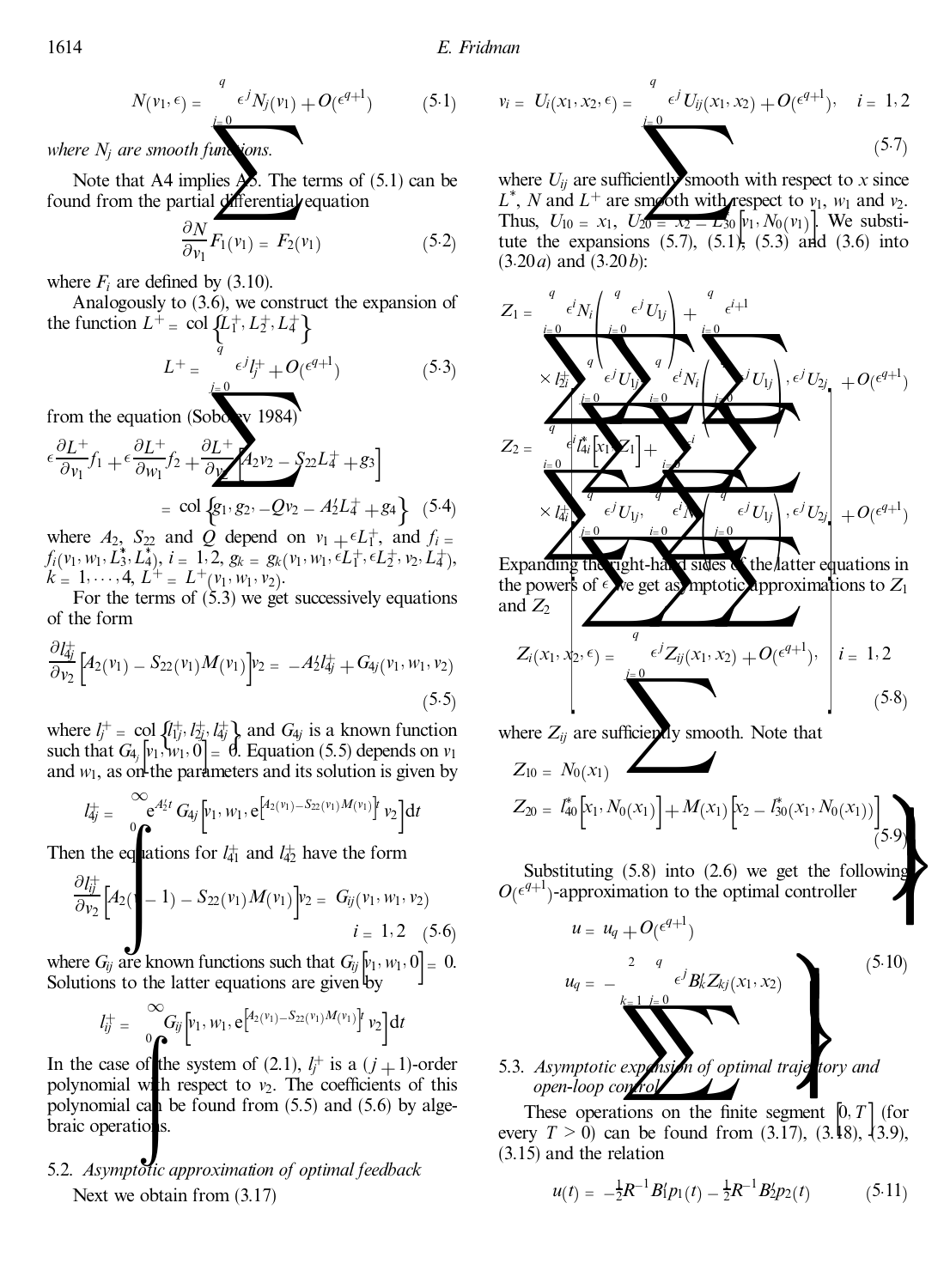Applying standard asymptotic methods (see e.g. O'Malley 1974) to the decoupled equations (3.9) and (3.15), where  $w_1 = N(v_1)$ , we obtain correspondingly

$$
v_1(t) = \begin{cases} \n\epsilon^i v_1^{(i)}(t) + \epsilon^{q+1} r_{1q}(t, \epsilon) & \text{(5.12a)}\\
\epsilon^i v_2(t) = \n\end{cases} \quad \text{also valid for terms of the found in the formula:}
$$
\n
$$
v_2(t) = \frac{\epsilon^i v_1^{(i)}(t) + \epsilon^{q+1} r_{2q}(\tau, \epsilon)}{\epsilon^i v_2(\tau) + \epsilon^{q+1} r_{2q}(\tau, \epsilon)} \quad \text{(5.12b)} \quad \text{kotovic (197)}
$$

$$
v_2(t) = \frac{1}{2} \int_0^{t/2} (\tau) + \epsilon^{q+1} r_{2q}(\tau, \epsilon) \qquad (5.12b)
$$
  
to the two-  
nd  $r \ge 0$ . Substituting (5.12*a*) into (3.9) and

where  $\tau = t/\epsilon$  and  $r$  and  $r$ <sup>2</sup> and  $r$ <sup>2</sup> uniformly bounded for  $t \in [0, T]$  and  $\tau \ge 0$ . Substituting (5:12*a*) into (3.9) and equating coefficients of equal powers of  $\epsilon$ , we find differential equations for  $\mathbf{v}^{(i)}$  with initial values defined by  $(3.19*a*)$ , where  $t = 0$ . Similarly, from  $(3.15)$ ,  $(3.8)$ , (5:12*b*) and (3:19*b*), we obtain initial value problems for  $v_2^{(i)}$ .

Finally, substituting expansions of  $v_1$ ,  $v_2$ ,  $L^+$  and  $L^*$ into  $(3.17)$ ,  $(3.18)$  and  $(5.11)$  and expanding right-hand sides of the resulting equations in the powers of  $\epsilon$ , we find the following approximations

$$
x(t) = \frac{e^{i\omega t}x^{(i)}(t) + \frac{e^{i\omega t}\Pi_1^{(i)}(\tau) + e^{i\omega t}\Pi_{1q}(t,\epsilon)}{2}
$$
  
\n
$$
u(t) = \frac{e^{i\omega t}x^{(i)}(t) + \frac{e^{i\omega t}\Pi_1^{(i)}(\tau) + e^{i\omega t}\Pi_{1q}(t,\epsilon)}{2}
$$
  
\nwhere  $\Pi$  and  $\Pi$  are  $\Pi$  and  $\Pi$  are  $\Pi$  and  $\Pi$  are  $\Pi$  and  $\Pi$  are  $\Pi$  and  $\Pi$  are  $\Pi$  and  $\Pi$  are  $\Pi$  and  $\Pi$  are  $\Pi$  and  $\Pi$  and  $\Pi$  are  $\Pi$  and  $\Pi$  and  $\Pi$  are  $\Pi$  and  $\Pi$  and  $\Pi$  are  $\Pi$  and  $\Pi$  and  $\Pi$  are  $\Pi$  and  $\Pi$ .

**Example 11**<br>and **II** are equinded and the sum of the sum of the case of the section of the section of the section of the section of the section of the section of the section of the section of the section of the section o where  $\frac{\Pi_{\text{A}}}{\Pi_{\text{A}}}$  and  $\frac{\Pi_{\text{A}}}{\Pi_{\text{A}}}$  are  $\Lambda_{\text{B}}$  and  $\Lambda_{\text{B}}$  are  $\Lambda_{\text{B}}$  and  $\Lambda_{\text{B}}$  are  $\Lambda_{\text{B}}$  and  $\Lambda_{\text{B}}$  are  $\Lambda_{\text{B}}$  and  $\Lambda_{\text{B}}$  are  $\Lambda_{\text{B}}$  and  $\Lambda_{\text{B}}$  are  $\Lambda_{\text{B}}$  an tially decaying when  $\tau \rightarrow \infty$  remainders  $R_{1q}$  and  $R_{2q}$  are uniformly bounded for  $t \sim 0$ . T Note that (5.13*b*) are uniformly bounded for  $t \in [0, T]$ . Note that (5.13*b*) can be found also by substitution of (5.13*a*) into the are uniformly bounded of  $i \in [0, 1]$ . Note that  $(3.13*a*)$  and by substitution of  $(5.13*a*)$  into the expansion of the optimal feedback (5.10).

The higher-order terms in the approximation (5.10) lead to improved performance:

**Theorem 3:** (i) *Under* A1–A3 *and* A5 (*or* A1 *and* A4) *for* small enough  $\epsilon$  and  $|x_1| \le m_1$ ,  $|x_2| \le m_2$ , the *invar-*<br>*iant manifold* (2.7) exists and can be represented in the *iant* manifold (2.7) exists and can be represented in the *form* (5.8); the *optimal controller exists and can be approximated by* (5.10); *the optimal trajectory and optimal open-loop control can be approximated by* (5.13), *mal open-loop control can be approximated by* …5:13†*, where approximation is uniform on every ®nite segment .*

 $\begin{bmatrix} 0, T \\ 0 \end{bmatrix}$ <br>(ii) *Under* A1 *and* A4 *for any*  $m_2 > 0$  *there exist*  $m_1$  *and*  $\epsilon_1$  such that, for all  $\epsilon \in (0, \epsilon_1]$  and initial conditions from  $\Omega_{m_1} \times \Omega_{m_2}$ , the controller  $u_q$  achieves the performance  $O(\epsilon^{q+1})$ -close to the optimal one.

**Remark 1:** Chow and Kokotovic (1978) showed that the generating function  $V$  can be found from HJ equation (2.5) in the form of nested expansion. They proved that the truncated series of this expansion satis fies the HJ equation with a high order of accuracy. From Theorem 3 above the stronger result follows: un der assumptions of (ii) the truncated series (5.10) lead to near-optimal controller and, in the hyperbolic case, to near-optimal performance.

**Remark 2:** All the results of the present paper are also valid for the systems containing non-linear on  $x_2$ terms of the order of  $O(\epsilon)$ . In this case *V* cannot be found in the form of the expansion of Chow and Kokotovic (1978), having a more complicated structure.

**Example.** We consider an example from Chow and Kokotovic (1978):

$$
\dot{x}_1 = x_1 x_2, \quad \epsilon \dot{x}_2 = -x_2 + u, \quad J = \int_0^\infty (x_1^4 + \frac{1}{2} x_2^2 + \frac{1}{2} u^2) dt
$$
\nThis is a non-hyperbolic case since

\n
$$
\oint_0^a = 0. \text{ We obtain}
$$

the following Hamiltonian function

$$
\mathcal{H} = x_1^4 + 1/2x_2^2 + p_1x_1x_2 - x_1p_2 - 1/2p_2^2
$$
  
and Hamiltonian system

$$
\begin{aligned}\n\dot{x}_1 &= x_1 x_2 \\
\dot{p}_1 &= -4x_1^3 - p_1 x_2 \\
\epsilon \dot{x}_2 &= -x_2 - p_2 \\
\epsilon \dot{p}_2 &= -x_2 - p_1 x_1 + p_2\n\end{aligned}
$$
\n(5.14)

\nWe neglect terms of the orde  $O(\epsilon^2)$ . Then

J

Further, we neglect terms of the orde  $O(\epsilon^2)$ . Then<br>from (3.7), (3.9) and (5.4) we find<br> $I^* = \begin{bmatrix} 1/2p_1x_1 & 1/2p_2x_2 & 2\epsilon x^4y_1 \\ y_2 & y_2 & 2x_1 \end{bmatrix}$ 

$$
L^* = \left[ -1/2p_1x_1, 1/2p_1x_1 - 2\epsilon x_1^4 \right], \quad N = 2x_1
$$
\n
$$
L^+ = \left[ -\epsilon \frac{2}{2}v_1v_2, \epsilon \frac{2}{2}w_1v_2, (-1 + \frac{2}{2}v_2) \right]
$$
\nEquations (3.16) and (3.18) have the form\n
$$
x_1 = v_1 - \epsilon \frac{2}{2}v_1v_2 \tag{5.15c}
$$

$$
x_1 = v_1 - \frac{\epsilon}{2} \sqrt{2v_1 v_2} \tag{5.15a}
$$

$$
x_1 = v_1 - \epsilon \sqrt{\frac{2}{2}v_1v_2}
$$
(5.15*a*)  
\n
$$
x_2 = v_2 - x_1(v_1 + \epsilon \sqrt{\frac{2}{2}v_1v_2})
$$
(5.15*b*)  
\n
$$
p_1 = 2v_1 + \sqrt{\frac{2}{2}v_1v_2}
$$
(5.16a)  
\n
$$
p_2 = v_1 + \sqrt{\frac{2}{2}v_1v_2}
$$
(5.16b)

$$
p_1 = 2v_1 + \sqrt{2\epsilon v_1 v_2} \tag{5.16a}
$$

$$
p_1 = 2v_1 + \sqrt{2^{v_1 v_2}}
$$
(5.16a)  
\n
$$
p_2 = x_1 (v_1 + \sqrt{2^{v_1 v_2}}) - 2^{v_1 v_1} + (\sqrt{2^{v_1 v_2}}) - 2^{v_2 v_1} + (\sqrt{2^{v_2 v_2}}) = (5.16b)
$$
  
\nFrom (5.15) we obtain  
\n
$$
v_1 = x_1 + \epsilon \sqrt{2^{v_1 v_2} + x_1^2}
$$

$$
v_1 = x_1 + \epsilon \underbrace{2/2x_1(x_2 + x_1^2)}_{v_2 = x_2 + x_1^2 + \epsilon} \underbrace{2x_1^2(x_2 + x_1^2)}_{(x_2 + x_1^2)}
$$
\n
$$
u \text{ting } (5.17) \text{ into } (5.16), \text{ we find}
$$
\n
$$
= Z_1(x_1, x_2) = 2x_1 + 2 \underbrace{2 \epsilon x_1(x_2 + x_1^2)}_{(x_2 + x_1^2)}
$$
\n(5.17)

Substituting  $(5.17)$  into  $(5.\overline{16})$ , we find

$$
p_1 = Z_1(x_1, x_2) = 2x_1 + 2 \sqrt{2}x_1(x_2 + 2)
$$
  
\n
$$
p_2 = Z_2(x_1, x_2) = \sqrt{2}x_1^2 + (\sqrt{2} - 1)x_2 + 2 \sqrt{2}x_1^2x_2
$$
  
\nBy (2.6),  $u = -Z_2(x_1, x_2)$  and thus we obtain the same

 $(x, x_2) = \sqrt{2x_1^2 + (\sqrt{2} - 1)x_2}$ .  $2\epsilon x_1^2 x_2$ <br>  $Z_2(x_1, x_2)$  and thus we obtain the saeedback as in Chow and Kokotc near-optimal feedback as in Chow and Kokotovic (1978)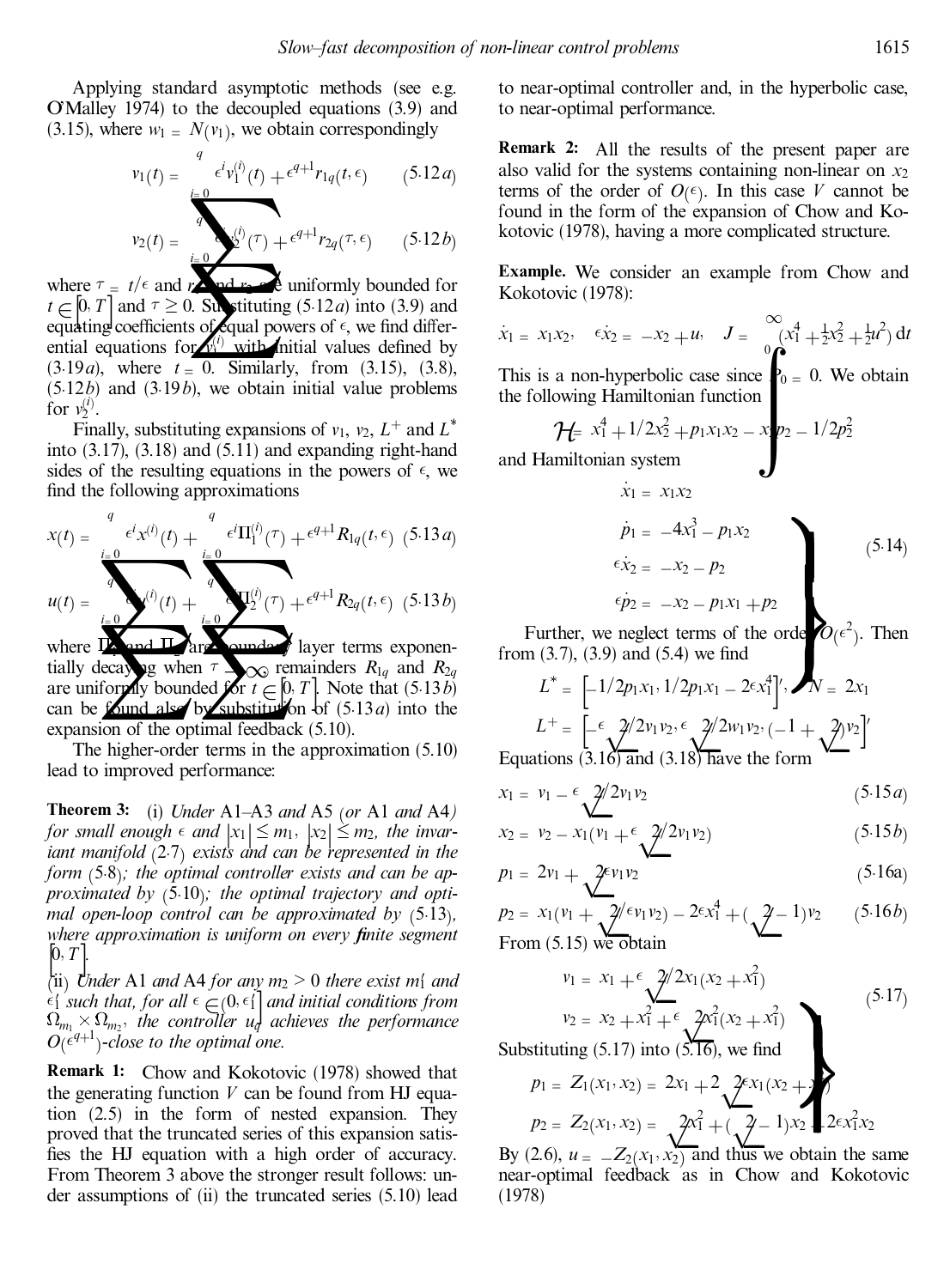$$
u_1 = -\frac{2x_1^2}{\sqrt{2}} - (\frac{2}{\sqrt{2}} - 1)x_2 - 2\epsilon x_1^2 x_2 \qquad (5.18)
$$

 $u_1 = -\sqrt{2x_1^2} - (\sqrt{2}-1)x_2 - 2\epsilon x_1^2 x_2$ <br>sults show that this feedback is  $O(\epsilon^2)$ <br>1 one if (3.9) is asymptotically stable. Our results show that this feedback is  $O(\epsilon^2)$ -close to the optimal one if (3.9) is asymptotically stable.

Equation (3.9) has the form

$$
\dot{v}_1 = v_1 L_3^*(v_1, N(v_1)) = -v_1(v_1^2 + O(\epsilon v_1^2)) \qquad ((5.19)
$$

since  $L_3^*$ ,  $\partial L_3^* / \partial x_1$  and  $\partial L_3^* / \partial p_1$  vanish in the origin as well as the right-hand sides of (5.14) together with their partial derivatives on  $p_1$  and  $x_1$ . Therefore (5.19), for small enough  $\epsilon$ , is asymptotically stable (to check this, one can take  $V_1 = v_1^2$  as a Lyapunov function). Hence optimal control exists and is  $O(\epsilon^2)$ -close to (5.18).

Neglectig terms of the order  $\hat{O}(\epsilon^2)$ , we obtain (3.9) and (3.15)

$$
\dot{v}_1 = -v_1^3
$$
\n
$$
\epsilon \dot{v}_2 = -\sqrt{2v_2}
$$
\n
$$
\text{Given by}
$$
\n
$$
\text{From } \mathcal{O}_1
$$

Then  $v_1$  and  $v_2$  are given by

$$
v_1(t) = \frac{\operatorname{sgn} v_1(0)}{2t + v_1(0)^{-2}}
$$
  
\n
$$
v_2(t) = e \frac{2t}{\sqrt[3]{t}} \left(\frac{v_1}{2}\right)^{-2}
$$
 (5.20)  
\nSubstituting (5.20) with the initial values **g** on by (5.17),  
\nwhere  $t = 0$ , into (5.15) and (5.16), we find asymptotic  
\n
$$
\text{sum } t_1 <
$$
  
\n
$$
v_2(t) = e \frac{2t + v_1}{\sqrt[3]{t}} \left(\frac{v_1}{2}\right)^{-2}
$$
 (5.20)

Substituting (5.20) with the initial values  $g \ge n$  by (5.17), approximation to optimal trajectory and pen-loop control  $u = -p_2$ .

#### **6. Conclusions**

We have developed a geometric approach to a singularly perturbed optimal control problem, non-linear on the slow state variables. We have obtained the exact decomposition of the slow±fast invariant manifold of the Hamiltonian system into the reduced-order slow manifold and a fast manifold. As a result, sufficient conditions for the solvability of the optimal control problem in terms of the slow manifold have been obtained. Also, an asymptotic expansion of the optimal controller has been constructed by solving partial differential equations, depending only on the slow variables. At the same time we have obtained decomposition of the Hamiltonian system to the slow and fast subsystems. This leads to asymptotic approximation to optimal trajectory and open-loop control. We have shown that a higher-order accuracy controller improves performance. The results are valid on the domains containing large values of the fast variables.

### **Appendix**

**Proof of Theorem 1:** Under A1 the system (2.3) has a centre-stable manifold (for analogous derivations see Fridman 1992, Kelley 1967 and Pliss 1977)

$$
p_2 = L^{*+}(x_1, p_1, x_2) \tag{A-1}
$$

such that all the stable solutions of (2.3) belong to it. Let  $Z_1$  and  $Z_2$  be defined by (2.8). Then (2.7) determines an invariant on  $\Omega_{\bar{m}_1} \times \Omega_{\bar{m}_2}$  manifold of stable solutions to (2.3), i.e. (2.7) is the submanifold of  $(A.1)$ . Therefore  $p_1$ and  $p_2$ , defined by (2.7), satisfy also (A.1), which implies the following relation

$$
Z_2(x_1, x_2) = L^{*+} [x_1, Z_1(x_1, x_2), x_2]
$$

$$
(x_1, x_2) \in \Omega_{\bar{m}_1} \times \Omega_{\bar{m}_2} \quad (A.2)
$$

Let  $|Z_1(x_1, x_2)| \leq m_2$  for  $(x_1, x_2) \in \Omega_{m_1} \times \Omega_{m_2}$ , and  $\overline{m_1} + m_2$  Further let (3.4) determine a centre mani $m = m_1 + m_3$ . Further, let (3.4) determine a centre mani-<br>fold of (2.3) for  $|x_1| + |n| \le m$ . We shall prove that for fold of (2.3) for  $|x_1| + |p| \le m$ . We shall prove that for any  $v_1^0 \in \Omega_{2m_1}$ , where  $m_1$  will be chosen below (from the any  $v_1 \in^2 v_{2m_1}$ , where  $m_1$  will be chosen below (from the solvability of (A.4*a*) for  $w_1$ ), there exists  $w_1^0 \in \mathbb{R}^{n_1}$  such that the solution of (2.3). Iving on its centre manifold that the solution of (2.3), lying on its centre manifold

$$
x_1 = v_1, p_1 = w_1, x_2 = L_3^*(v_1, w_1), p_2 = L_4^*(v_1, w_1)
$$
  

$$
t \in \mathbf{R} \quad (A.3a)
$$

$$
x_1(0) = v_1^0, \quad p_1(0) = w_1^0 \tag{A.3b}
$$

lies also on the invariant manifold  $(2.7)$ , i.e. satisfies on some  $t_1 \leq 0 \leq t_2$  the equations

$$
w_1 = Z_1 \left[ v_1, L_3^*(v_1, w_1) \right] \qquad (A.4a)
$$

$$
p_2 = Z_2 \Big[ v_1, L_3^*(v_1, w_1) \Big] \qquad (A.4b)
$$
  
Note that (A.4b) follows from (A.2)–(A.4a). Really,

substituting the first and the third of the relations  $(A.3a)$ into (A.2) and applying further (A.4*a*), we have

$$
Z_2(\nu_1, L_3^*(\nu_1, w_1)) = L^{*+} \Big[ \nu_1, Z_1(\nu_1, L_3^*(\nu_1, w_1)), L_3^*(\nu_1, w_1) \Big]
$$
  
=  $L^{*+} \Big[ \nu_1, w_1, L_3^*(\nu_1, w_1) \Big] \Big[ (A.5)$   
The expression in the right-hand side of (A.5) coincides

with  $L_4^*(v_1, w_1)$  since the centre manifold is an invariant submanifold of the centre-stable manifold. This, together with the last of (A.3*a*), implies (A.4*b*).

Consider (A.4*a*) as a system for evaluating *w*1. First, we shall show that  $Z_1$  can be represented as follows

$$
Z_1(x_1, x_2) = C_1(x_1) + \epsilon C_2(x_1, x_2, \epsilon) \tag{A-6}
$$

where  $C_1$  and  $C_2$  are Lipschitzian on  $(x_1, x_2) \in \Omega$ . Really differentiating the first of the rela- $\bar{m}_1 \times \Omega_{\bar{m}_2}$ . Really, differentiating the first of the relations  $(2.8)$  on  $x_2$ , and the second on  $x_1$ , we get  $Z_{1x_2} = \epsilon Z_{2x_1} = V'_{x_1x_2}$ , which yields the representation (A.6). Substituting (A.6) into (A.4*a*) and applying to the latter equation the contraction principle, one can show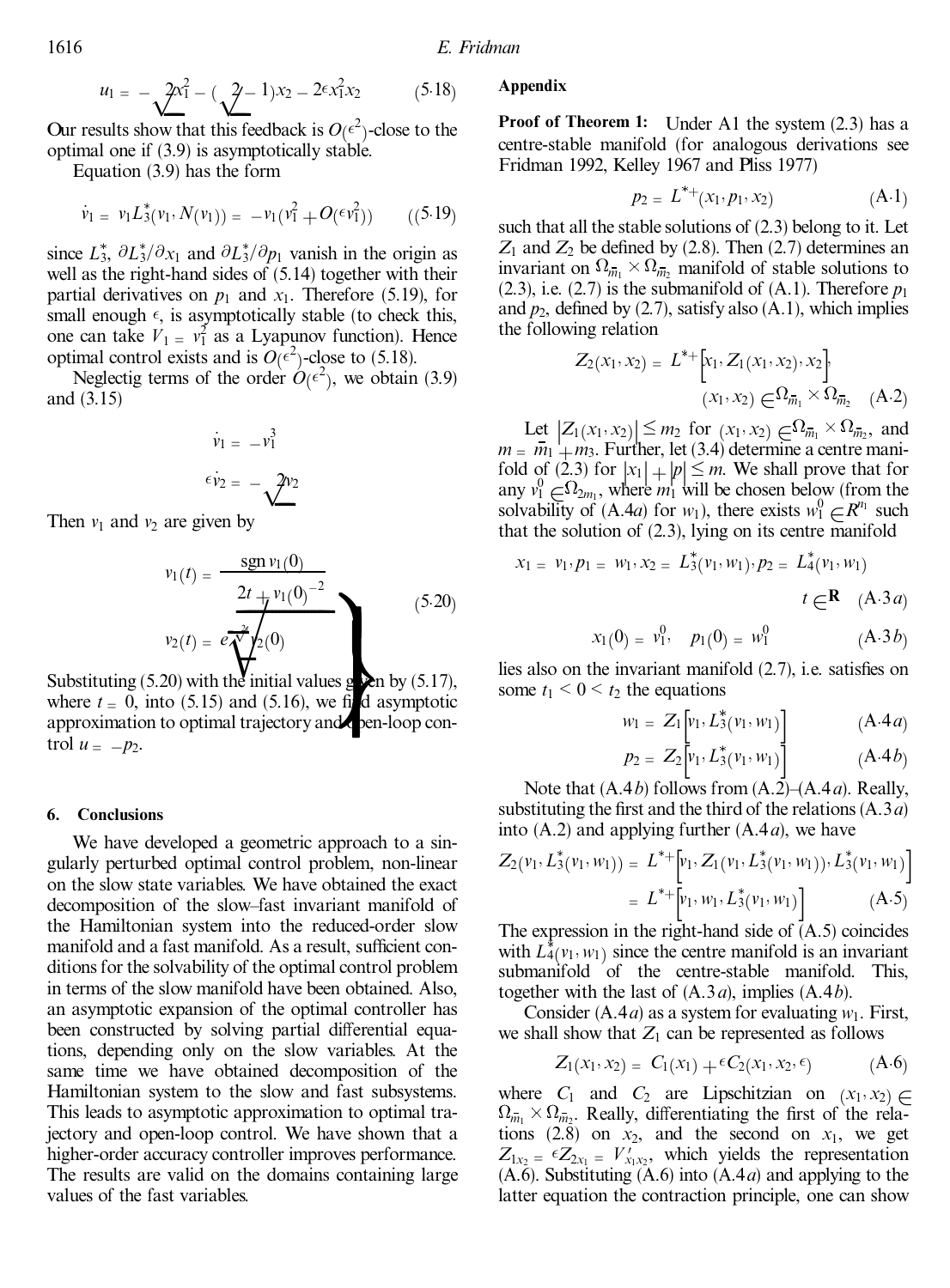that there exists  $m_1 > 0$  such that  $(A.4a)$  has a solution (4.1) for  $|v_1| \leq 2m_1$ , where *N* is Lipschitzian and  $N(0)$  = 0. Further, applying the implicit function theorem, one can prove that  $N$  is continuously differenti-

able for  $|v_1| < 2m_1$ .<br>Let  $|v_1| < 2m_1$  for  $t \in (t_1, t_2)$ . Then from  $(A.4a)$  it<br>follows that (3.8) is valid on  $(t_1, t_2)$  i.e. (3.8) defines follows that  $(3.8)$  is valid on  $(t_1, t_2)$ , i.e.  $(3.8)$  defines an invariant manifold of  $(3.5)$ . The solutions of the latter invariant manifold are asymptotically stable, being at the same time the solutions of (2.7) with asymptotically stable  $(2.9)$ .

**Proof** of **Theorem 2:** (i) The relations  $(2.7)$  define the invariant on  $\Omega_{m_1} \times \Omega_{m_2}$  manifold of (2.3) if, for any  $(x_1^0, x_2^0) \in \Omega_{m_1} \times \Omega_{m_2}$ , there exists  $t_1 < 0 < t_2$  such that  $(x_1^2, x_2^2) \in \Omega_{m_1} \times \Omega_{m_2}$ , there exists  $t_1 < 0 < t_2$ <br>a solution of (2.3) with the initial values

$$
x_1(0) = x_1^0, \quad x_2(0) = x_2^0,
$$
  
\n
$$
p_1(0) = Z_1(x_1^0, x_2^0), \quad p_2(0) = Z_2(x_1^0, x_2^0)
$$
 (A.7)

satisfies (2.7) for  $t \in (t_1, t_2)$ .<br>Let  $(x_1, x_2) \in \Omega_{m_1} \times \Omega_{m_2}$ Let  $(x_1^0, x_2^0) \in \Omega_{m_1} \times \Omega_{m_2}$  be any prechosen. Let  $v_1$  and  $v_2$  be solutions of (3.9) and (3.15), where  $w_1$  is defined by  $(3.8)$  and with the following initial conditions

$$
v_1(0) = U_1(x_1^0, x_2^0), \quad v_2(0) = U_2(x_1^0, x_2^0) \qquad (A.8)
$$

Denote by  $x_1, x_2, p_1, p_2$  a solution of (2.3), (A.7). Note that the relations  $(A.7)$  and  $(A.8)$  imply  $(3.17)$  and  $(3.18)$ at  $t = 0$ . Let  $t_1 < 0 < t_2$  be such an interval that, for  $t \in (t_1, t_2)$ , we have  $(x_1, x_2) \in \Omega_{m_1} \times \Omega_{m_2}$  and  $|v_1| \le 2m_1$ . Then, due to the uniqueness of the solution of  $(2.3)$ ,  $(A.7)$ , the relations  $(3.17)$  and  $(3.18)$  are satisfied for all  $t \in (t_1, t_2)$ . This yields (2.7) for all  $t \in (t_1, t_2)$ .<br>Hence the relations (2.7) define an invariant c Hence, the relations (2.7) define an invariant on  $\Omega_{m_1} \times \Omega_{m_2}$  manifold of (2.3). The asymptotic stability of  $(2.7)$  follows from the same property of  $v_1$ ,  $v_2$  and from the relations (3.17); this completes the proof of (i).

The invariant manifold (2.7) with asymptotically stable (2.9) is Lagrangian (it can be proved as Lemma 1 of Van der Schaft 1991) and is projectable on the simply connected manifold  $\Omega_{m_1} \times \Omega_{m_2}$ , which implies the existence of the generating function  $V$ , satisfying (2.8) and (2.3) (Van der Schaft 1991).

Asymptotic stability of (2.1), (2.6) follows from  $(3.17)$ ,  $(3.18)$  and asymptotic stability of  $(3.9)$  and  $(3.15)$ .

**Proof of Theorem 3:** We have to prove only (iii). Sub stitute *u* given by  $(5.10)$  and  $u_q$  into  $(2.1)$  and denote by *x* and  $\bar{x}$  the solutions to the resulting equations. Under A4 the latter equations are exponentially stable. Then, similarly to (5.13), the following approximations can be obtained for small enough  $x_1(0)$ .

$$
x(t) = \frac{e^{i}x^{(i)}(t) + \frac{e^{i}\Pi_{1}^{(i)}(\tau) + e^{q+1}R_{q}(t,\epsilon)}{(A \cdot 9a)}
$$
  
\n
$$
\bar{x}(t) = \frac{e^{i}x^{(i)}(t) + \frac{e^{i}x^{(i)}(t) + e^{i}}{A}
$$
  
\nwhere,  $\frac{d}{dx}(t) = \frac{1}{B_{q}(t)} \sum_{i=0}^{i} \frac{1}{B_{q}(t)} \sum_{j=0}^{i} \frac{1}{B_{q}(t)} \sum_{j=0}^{i} \frac{1}{B_{q}(t)} \sum_{j=0}^{i} \frac{1}{B_{q}(t)} \sum_{j=0}^{i} \frac{1}{B_{q}(t)} \sum_{j=0}^{i} \frac{1}{B_{q}(t)} \sum_{j=0}^{i} \frac{1}{B_{q}(t)} \sum_{j=0}^{i} \frac{1}{B_{q}(t)} \sum_{j=0}^{i} \frac{1}{B_{q}(t)} \sum_{j=0}^{i} \frac{1}{B_{q}(t)} \sum_{j=0}^{i} \frac{1}{B_{q}(t)} \sum_{j=0}^{i} \frac{1}{B_{q}(t)} \sum_{j=0}^{i} \frac{1}{B_{q}(t)} \sum_{j=0}^{i} \frac{1}{B_{q}(t)} \sum_{j=0}^{i} \frac{1}{B_{q}(t)} \sum_{j=0}^{i} \frac{1}{B_{q}(t)} \sum_{j=0}^{i} \frac{1}{B_{q}(t)} \sum_{j=0}^{i} \frac{1}{B_{q}(t)} \sum_{j=0}^{i} \frac{1}{B_{q}(t)} \sum_{j=0}^{i} \frac{1}{B_{q}(t)} \sum_{j=0}^{i} \frac{1}{B_{q}(t)} \sum_{j=0}^{i} \frac{1}{B_{q}(t)} \sum_{j=0}^{i} \frac{1}{B_{q}(t)} \sum_{j=0}^{i} \frac{1}{B_{q}(t)} \sum_{j=0}^{i} \frac{1}{B_{q}(t)} \sum_{j=0}^{i} \frac{1}{B_{q}(t)} \sum_{j=0}^{i} \frac{1}{B_{q}(t)} \sum_{j=0}^{i} \frac{1}{B_{q}(t)} \sum_{j=0}^{i} \frac{1}{B_{q}(t)} \sum_{$ 

Note that the terms  $x^{(i)}$  and  $\Pi_1^{(i)}$  in the expansions (A.9) are the same since the right-hand sides of the corresponding differential equations are  $O(\epsilon^{q+1})$ -close. Substitution of (A.9) and (5.10) into *J* leads to (iii).  $\Box$ 

#### **References**

- $\begin{pmatrix} (A.7) & \text{Recircles} \\ 2) & \text{Bensoussan, A,} \\ \text{istic control pro} \\ \text{hosen} & \text{et } v_1 \\ \text{with } v_1 \text{ is } \end{pmatrix}$ <br>where  $\begin{pmatrix} (A.7) & \text{Rensoussan, A,} \\ \text{intraation} & \text{intraation} \\ \text{intraation} & \text{intraation} \\ \text{intraation} & \text{intraation} \\ \text{Verlagl, pp. 9–1} \end{pmatrix}$ Bensoussan, A., 1987, Singular perturbations for deterministic control problems. In P. Kokotovic, A. Bensoussan and G. Blankenship (Eds), *Singular Perturbations and Asymptotic Analysis in Control Systems, L ecture Notes in Control and Information Sciences*, **90,** (Berlin: Springer-Verlag), pp.  $9-170$ .
	- Carr, J., 1981, *Applications of Centre Manifold Theory* (New York: Springer-Verlag).
	- CHOW, J. H., and KOKOTOVIC, P. V., 1978, Near-optimal feedback stabilization of a class of nonlinear singularly perturbed systems. *SIAM Journal of Control Optimization*, **16**, 756±770.
	- CHOW, J. H., and KOKOTOVIC, P. V., 1981, A two-stage Lyapunov-Bellman feedback design of a class of nonlinear systems. *IEEE Transactions on Automatic Control*, **26**, 656± 663.
	- FRIDMAN, E., 1992, Decomposition of boundary problems for singularly perturbed systems of neutral type in conditionally stable case. *Differential Equations* (Moscow), 28, 800-810.
	- FRIDMAN, E., 1995, Exact decomposition of linear singularly perturbed  $H^\infty$ optimal control problem. *Kybernetika* (Prague), **31**, 589±597.
	- FRIDMAN, E., 1996, Near-optimal  $H$  control of linear singularly perturbed systems. *IEEE [Transactions](http://giorgio.ingentaselect.com/nw=1/rpsv/cgi-bin/linker?ext=a&reqidx=/0018-9286^28^2941L.236[aid=583455]) on Automatic Control*, **AC-41**, 236-240.
	- GAITSGORY, V., 1996, Limit Hamilton-Jacobi-Isaacs equations for singularly perturbed zero-sum differential games. *International Journal of Mathematical Analysis and Applications*, 202, 862–899.
	- Henry, D., 1982, *Geometric Theory of Parabolic Equations* (Berlin: Springer-Verlag).
	- ISIDORI, A., and ASTOLFI, A., 1992, Disturbance attenuation and  $H^{\infty}$ control via measurement feedback in nonlinear systems. *IEEE [Transactions](http://giorgio.ingentaselect.com/nw=1/rpsv/cgi-bin/linker?ext=a&reqidx=/0018-9286^28^2937L.1283[aid=581883]) on Automatic Control*, **37**, [1283±1293.](http://giorgio.ingentaselect.com/nw=1/rpsv/cgi-bin/linker?ext=a&reqidx=/0018-9286^28^2937L.1283[aid=581883])
	- Kelley, A., 1967, The stable, center-stable, center, centerunstable, and unstable manifolds. *Journal of Differential Equations*, **3**, 546–570.
	- Kokotovic,P.,Khalil,H., and O'Reilly, J., 1986, *Singular Perturbation Methods in Control: Analysis and Design* (New York: Academic Press).
	- Lukes, D., 1969, Optimal regulation of nonlinear systems. *SIAM Journal of Control*, 7, 75–100.